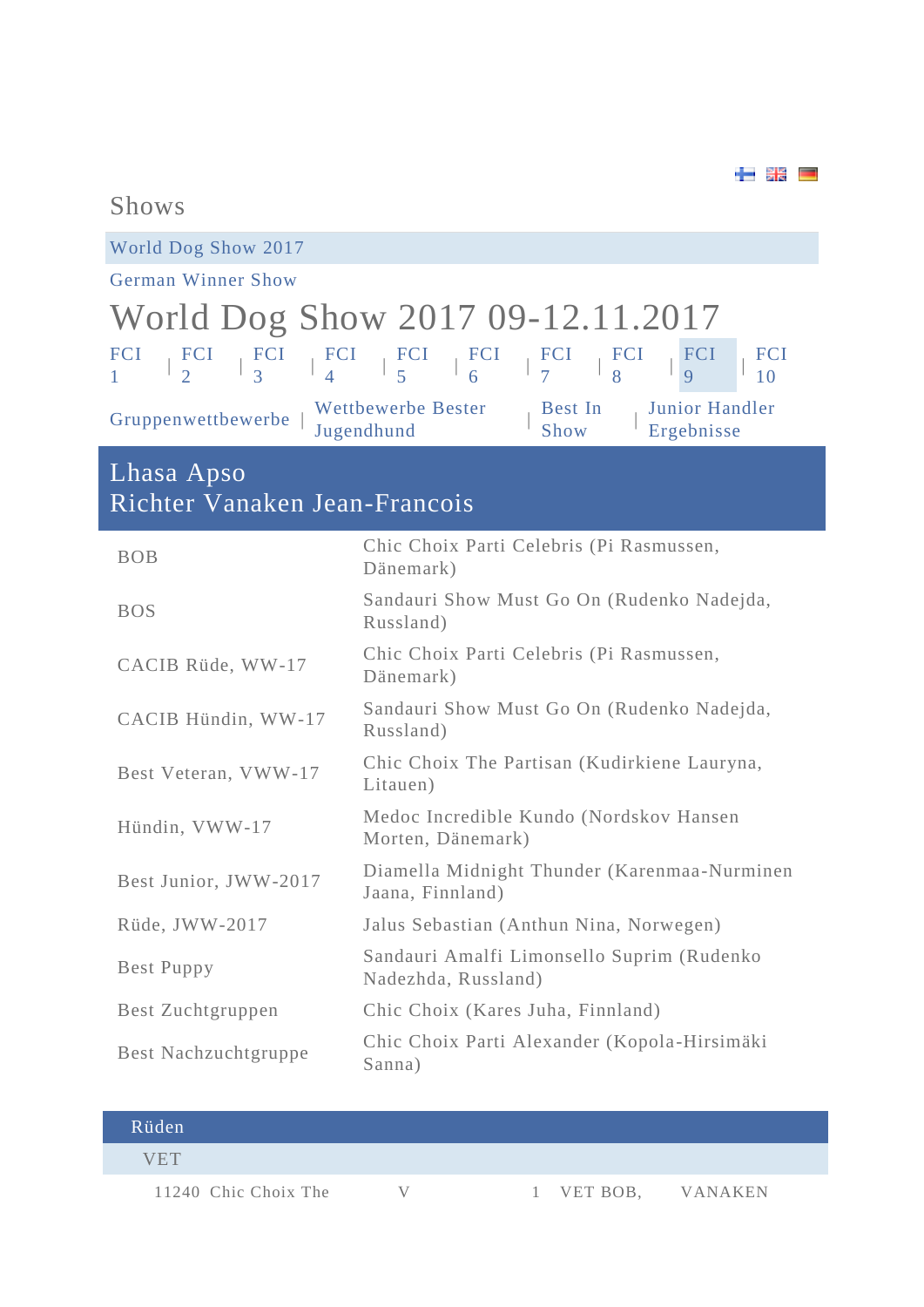|            | Partisan                                                   |                              |                | <b>VCAC</b>     | JEAN-<br><b>FRANCOIS</b>                   |
|------------|------------------------------------------------------------|------------------------------|----------------|-----------------|--------------------------------------------|
|            | 11241 Jaron's Whale Of A<br>Tail                           | $\boldsymbol{\nabla}$        | $\overline{2}$ | <b>RES VCAC</b> | <b>VANAKEN</b><br>JEAN-<br><b>FRANCOIS</b> |
|            | 11242 Much And More<br>Ugho'sy'ko                          | nicht anwesend               |                |                 |                                            |
|            | 11243 Panapha's Midnight<br>Flyer                          | $\mathbf{V}$                 | 3              |                 | <b>VANAKEN</b><br>JEAN-<br><b>FRANCOIS</b> |
|            | 11244 Ryta Du Domaine Des nicht anwesend<br>Quatre Pierres |                              |                |                 |                                            |
| JÜN        |                                                            |                              |                |                 |                                            |
|            | 11245 Chic Choix Rembrandt                                 | Viel<br>versprechend<br>(Vv) | 1              |                 | <b>VANAKEN</b><br>JEAN-<br><b>FRANCOIS</b> |
|            | 11246 Kumi Kian Beautiful<br>Stranger                      | Viel<br>versprechend<br>(Vv) | $\mathfrak{2}$ |                 | <b>VANAKEN</b><br>JEAN-<br><b>FRANCOIS</b> |
|            | 11247 Medoc Special Touch                                  | nicht anwesend               |                |                 |                                            |
|            | 11248 Pentagon Zloty Pies<br>Toyoshima                     | Viel<br>versprechend<br>(Vv) | 3              |                 | <b>VANAKEN</b><br>JEAN-<br><b>FRANCOIS</b> |
| <b>JUG</b> |                                                            |                              |                |                 |                                            |
|            | 11249 Diamella Master Of<br>The Universe                   | SG                           |                |                 | <b>VANAKEN</b><br>JEAN-<br><b>FRANCOIS</b> |
|            | 11250 Fire Fun Dar Tibetu                                  | $\mathbf{V}$                 | 3              |                 | <b>VANAKEN</b><br>JEAN-<br><b>FRANCOIS</b> |
|            | 11251 Fu-Kao Orlando Sun                                   | <b>SG</b>                    |                |                 | <b>VANAKEN</b><br>JEAN-<br><b>FRANCOIS</b> |
|            | 11252 Jalus Sebastian                                      | V                            | $\mathbf{1}$   | <b>JCAC</b>     | <b>VANAKEN</b><br>JEAN-<br><b>FRANCOIS</b> |
|            | 11253 Koronny Mag For<br>Saraswati Azurowa<br>Amhara       | nicht anwesend               |                |                 |                                            |
|            | 11254 Odysseus Vd Pacific<br>Paradise                      | V                            |                |                 | <b>VANAKEN</b><br>JEAN-<br><b>FRANCOIS</b> |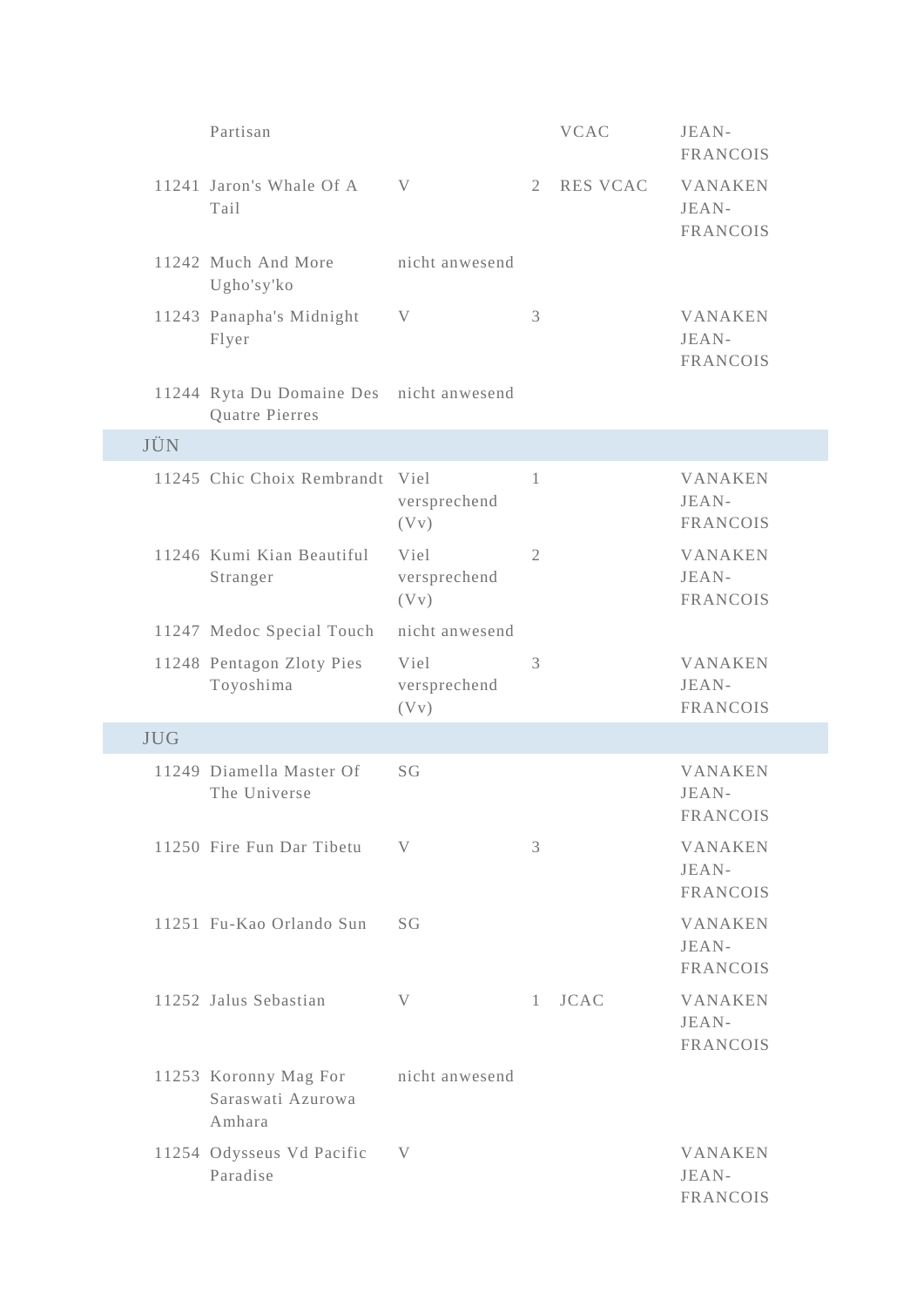|            | 11255 Pataljanis Flying<br>Sunfyre         | $\boldsymbol{\mathrm{V}}$ | $\overline{4}$ |                                | <b>VANAKEN</b><br>JEAN-<br><b>FRANCOIS</b> |
|------------|--------------------------------------------|---------------------------|----------------|--------------------------------|--------------------------------------------|
|            | 11256 Vivaldi Vd Pacific<br>Paradise       | $\mathbf V$               | 2              | <b>RES JCAC</b>                | <b>VANAKEN</b><br>JEAN-<br><b>FRANCOIS</b> |
| ZWI        |                                            |                           |                |                                |                                            |
|            | 11257 Chic Choix Black<br>Pepper           | V                         | $\mathbf{1}$   | VDH-CAC                        | <b>VANAKEN</b><br>JEAN-<br><b>FRANCOIS</b> |
|            | 11258 Dilemma Fred Astaire                 | V                         | $\mathfrak{Z}$ |                                | <b>VANAKEN</b><br>JEAN-<br><b>FRANCOIS</b> |
|            | 11259 Fu-Kao Night Cap                     | <b>SG</b>                 | $\overline{4}$ |                                | <b>VANAKEN</b><br>JEAN-<br><b>FRANCOIS</b> |
|            | 11260 Laumas Pērle Kaido                   | $\mathbf V$               | 2              | RES VDH-<br>CAC                | <b>VANAKEN</b><br>JEAN-<br><b>FRANCOIS</b> |
|            | 11261 Lucky Lhasa Sungpo                   | <b>SG</b>                 |                |                                | <b>VANAKEN</b><br>JEAN-                    |
|            |                                            |                           |                |                                | <b>FRANCOIS</b>                            |
| <b>CHA</b> |                                            |                           |                |                                |                                            |
|            | 11262 Brunei Ivepet                        | $\mathbf V$               |                |                                | <b>VANAKEN</b><br>JEAN-<br><b>FRANCOIS</b> |
|            | 11263 Chic Choix Bubble<br>Parti Boy       | nicht anwesend            |                |                                |                                            |
|            | 11264 Chic Choix Dion<br>Kassios           | V                         |                |                                | <b>VANAKEN</b><br>JEAN-<br><b>FRANCOIS</b> |
|            | 11265 Chic Choix Kumi Kian V<br>Marco Polo |                           |                |                                | <b>VANAKEN</b><br>JEAN-<br><b>FRANCOIS</b> |
|            | 11266 Chic Choix Parti<br>Celebris         | V                         | 1              | BOB, CAC,<br>VDH-CAC,<br>CACIB | <b>VANAKEN</b><br>JEAN-<br><b>FRANCOIS</b> |
|            | 11267 Chic Choix Sixth<br>Sense            | V                         | 3              |                                | <b>VANAKEN</b><br>JEAN-<br><b>FRANCOIS</b> |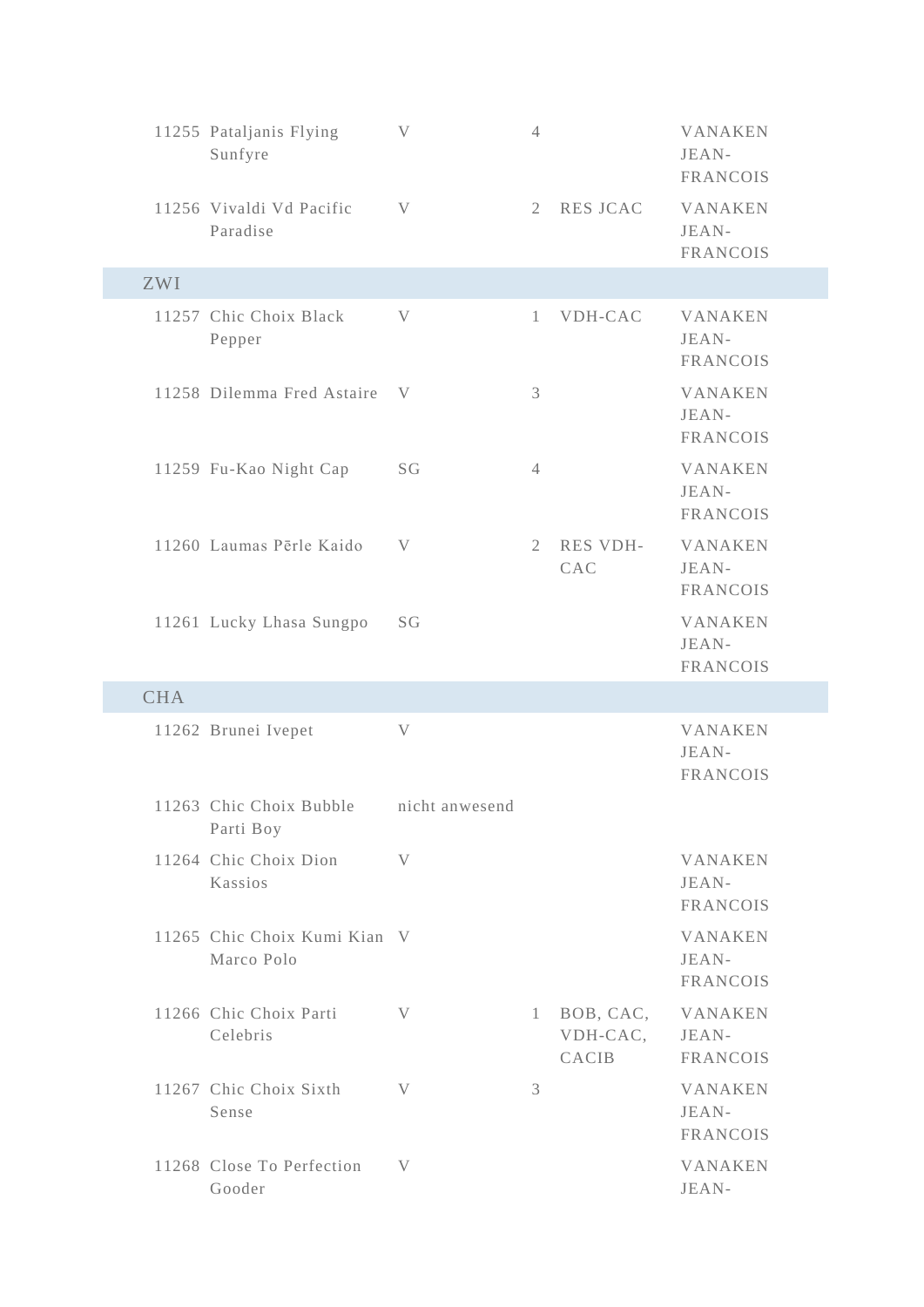|            |                                              |                |                |                                      | <b>FRANCOIS</b>                            |
|------------|----------------------------------------------|----------------|----------------|--------------------------------------|--------------------------------------------|
|            | 11269 Close To Perfection<br>Next To You     | V              | $\overline{4}$ |                                      | <b>VANAKEN</b><br>JEAN-<br><b>FRANCOIS</b> |
|            | 11270 Diamella King Of<br>North Exotic       | V              |                |                                      | <b>VANAKEN</b><br>JEAN-<br><b>FRANCOIS</b> |
|            | 11271 Diamella Love In<br><b>Black Boots</b> | $\mathbf{V}$   |                |                                      | <b>VANAKEN</b><br>JEAN-<br><b>FRANCOIS</b> |
|            | 11272 Dilemma Cavalli Just<br>Cavalli        | nicht anwesend |                |                                      |                                            |
|            | 11273 Eragorn                                | <b>SG</b>      |                |                                      | <b>VANAKEN</b><br>JEAN-<br><b>FRANCOIS</b> |
|            | 11274 Shut Up And Kiss Me<br>Dell' Alberico  | V              |                |                                      | <b>VANAKEN</b><br>JEAN-<br><b>FRANCOIS</b> |
|            | 11275 Siimline's Love<br>Legacy Truth        | V              |                |                                      | <b>VANAKEN</b><br>JEAN-<br><b>FRANCOIS</b> |
|            | 11276 Zharett Angel<br>Akwamarin             | $\mathbf{V}$   | 2              | RES VDH-<br>CAC, RES<br><b>CACIB</b> | <b>VANAKEN</b><br>JEAN-<br><b>FRANCOIS</b> |
| <b>OFF</b> |                                              |                |                |                                      |                                            |
|            | 11277 Honey Moon Junior<br>Much And More     | nicht anwesend |                |                                      |                                            |
|            | 11278 I Am The Charly's<br>Angel             | nicht anwesend |                |                                      |                                            |
|            | 11279 Ken Lhasa Sungpo                       | <b>SG</b>      |                |                                      | <b>VANAKEN</b><br>JEAN-<br><b>FRANCOIS</b> |
|            | 11280 Kokomo Love Love<br>Me Do              | $\mathbf{V}$   | 2              | RES VDH-<br>CAC                      | <b>VANAKEN</b><br>JEAN-<br><b>FRANCOIS</b> |
|            | 11281 Lihouang De<br>Koempfer                | $\mathbf{V}$   | 4              |                                      | <b>VANAKEN</b><br>JEAN-<br><b>FRANCOIS</b> |
|            | 11282 Medoc Ready To<br>Rumble               | SG             |                |                                      | <b>VANAKEN</b><br>JEAN-<br><b>FRANCOIS</b> |
|            | 11283 Radically's Daniel                     | V              | 3              |                                      | <b>VANAKEN</b>                             |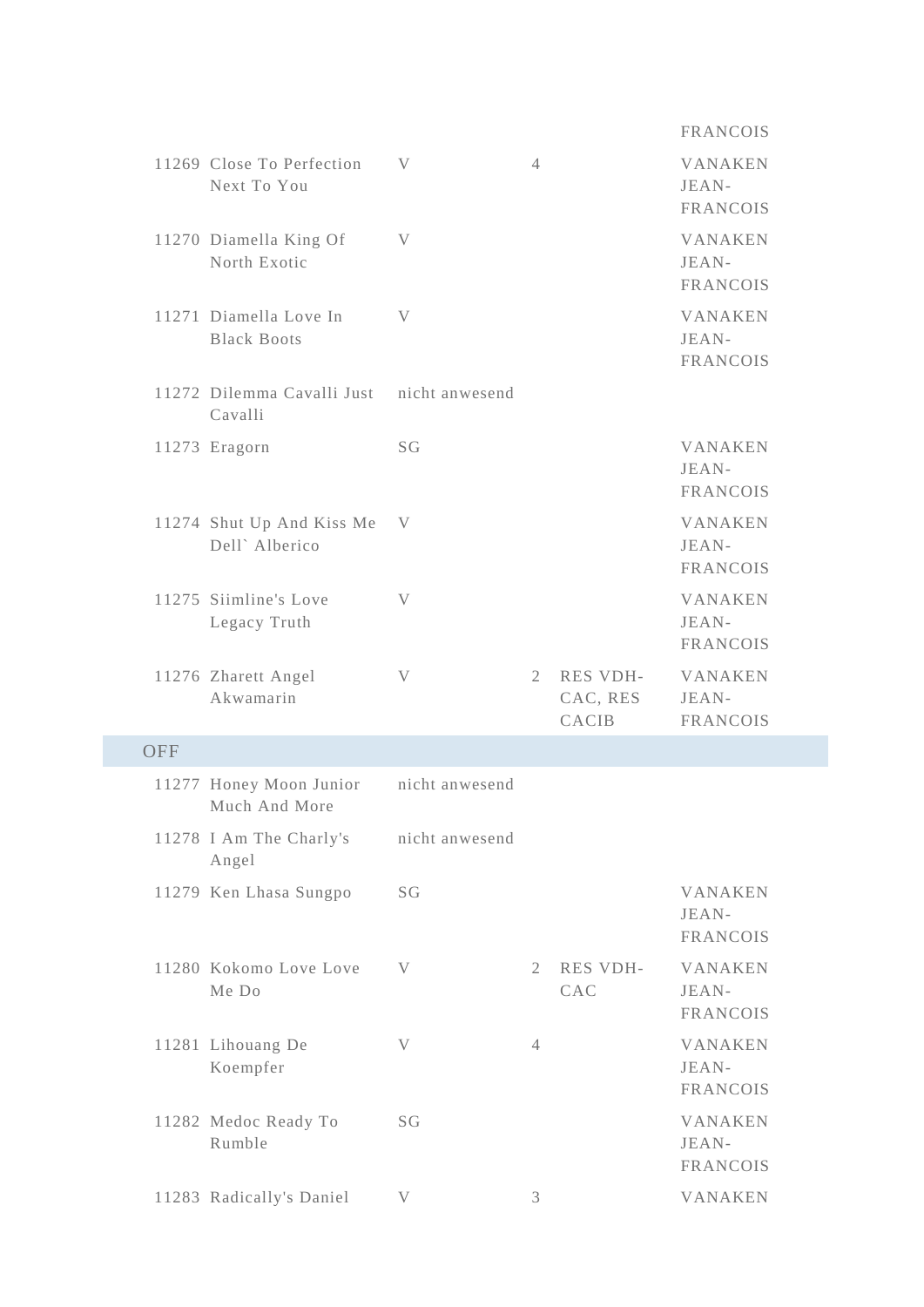|            |                                                    |                              |                |                 | JEAN-                                      |  |
|------------|----------------------------------------------------|------------------------------|----------------|-----------------|--------------------------------------------|--|
|            |                                                    |                              |                |                 | <b>FRANCOIS</b>                            |  |
|            | 11284 Standing Room Only<br>Dell'alberico          | V                            |                |                 | <b>VANAKEN</b><br>JEAN-<br><b>FRANCOIS</b> |  |
|            | 11285 Yarika's Sebastian                           | $\mathbf V$                  | 1              | VDH-CAC         | <b>VANAKEN</b><br>JEAN-<br><b>FRANCOIS</b> |  |
|            | 11286 Yarmilan Man With<br>No Eeys                 | SG                           |                |                 | <b>VANAKEN</b><br>JEAN-<br><b>FRANCOIS</b> |  |
|            | 11287 Yarmilan Murphy's<br>Irish Red               | V                            |                |                 | <b>VANAKEN</b><br>JEAN-<br><b>FRANCOIS</b> |  |
| Hündinnen  |                                                    |                              |                |                 |                                            |  |
| <b>VET</b> |                                                    |                              |                |                 |                                            |  |
|            | 11288 Coco Chanel Du<br>Chemin Des Trois<br>Joyaux | $\mathbf{V}$                 | $\overline{4}$ |                 | <b>VANAKEN</b><br>JEAN-<br><b>FRANCOIS</b> |  |
|            | 11289 Medoc Imagination                            | $\boldsymbol{\nabla}$        | $\overline{2}$ | <b>RES VCAC</b> | <b>VANAKEN</b><br>JEAN-<br><b>FRANCOIS</b> |  |
|            | 11290 Medoc Incredible<br>Kundo                    | $\mathbf{V}$                 | $\mathbf{1}$   | <b>VCAC</b>     | <b>VANAKEN</b><br>JEAN-<br><b>FRANCOIS</b> |  |
|            | 11291 Soleydan Unique Of<br>Chic Choix             | $\mathbf V$                  | 3              |                 | <b>VANAKEN</b><br>JEAN-<br><b>FRANCOIS</b> |  |
| JÜN        |                                                    |                              |                |                 |                                            |  |
|            | 11292 Sandauri Amalfi<br>Limonsello Suprim         | Viel<br>versprechend<br>(Vv) | 1              |                 | <b>VANAKEN</b><br>JEAN-<br><b>FRANCOIS</b> |  |
| <b>JUG</b> |                                                    |                              |                |                 |                                            |  |
|            | 11293 Chic Choix Princess<br>Estatira              | $\mathbf{V}$                 |                |                 | <b>VANAKEN</b><br>JEAN-<br><b>FRANCOIS</b> |  |
|            | 11294 Diamella Midnight<br>Thunder                 | V                            | $\mathbf{1}$   | <b>JCAC</b>     | <b>VANAKEN</b><br>JEAN-<br><b>FRANCOIS</b> |  |
|            | 11295 Dreamcatcher Vd<br>Pacific Paradise          | V                            | $\mathfrak{2}$ | <b>RES JCAC</b> | <b>VANAKEN</b><br>JEAN-<br><b>FRANCOIS</b> |  |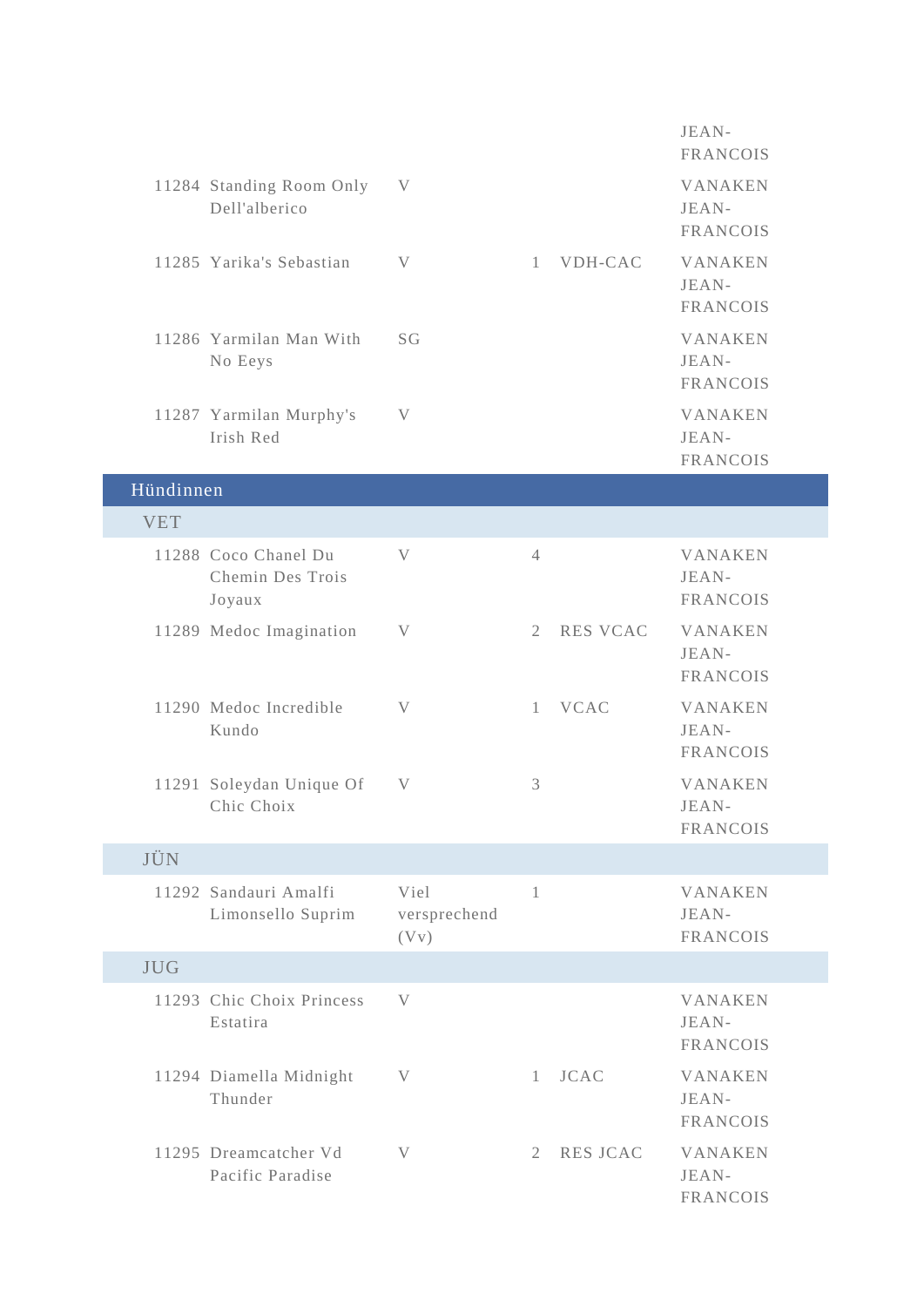|     | 11296 Im'an Angel Lhamco<br>Laco                | nicht anwesend |                |                        |                                            |
|-----|-------------------------------------------------|----------------|----------------|------------------------|--------------------------------------------|
|     | 11297 Little Star In The Skay V<br>Casmonna     |                |                |                        | <b>VANAKEN</b><br>JEAN-<br><b>FRANCOIS</b> |
|     | 11298 Marbledale One To<br>Pick                 | V              | $\mathfrak{Z}$ |                        | <b>VANAKEN</b><br>JEAN-<br><b>FRANCOIS</b> |
|     | 11299 Pataljanis Flying<br>Rheagal              | <b>SG</b>      |                |                        | <b>VANAKEN</b><br>JEAN-<br><b>FRANCOIS</b> |
|     | 11300 Saraswati You Change nicht anwesend<br>Me |                |                |                        |                                            |
|     | 11301 Sayonara Apso I<br>Wanna Be Your Joy      | <b>SG</b>      |                |                        | <b>VANAKEN</b><br>JEAN-<br><b>FRANCOIS</b> |
|     | 11302 Selfie Dell'alberico                      | V              |                |                        | <b>VANAKEN</b><br>JEAN-<br><b>FRANCOIS</b> |
|     | 11303 Siimline's Truth Beats<br>Lies            | V              |                |                        | <b>VANAKEN</b><br>JEAN-<br><b>FRANCOIS</b> |
|     | 11304 Tai Fanza White Lies                      | V              |                |                        | <b>VANAKEN</b><br>JEAN-<br><b>FRANCOIS</b> |
|     | 11305 Tai Fanza Witchcraft                      | V              | $\overline{4}$ |                        | <b>VANAKEN</b><br>JEAN-<br><b>FRANCOIS</b> |
|     | 11306 Yarmilan Ebba Brahe                       | V              |                |                        | <b>VANAKEN</b><br>JEAN-<br><b>FRANCOIS</b> |
| ZWI |                                                 |                |                |                        |                                            |
|     | 11307 Alfa Dar Oksa Joka<br>Ona                 | SG             |                |                        | <b>VANAKEN</b><br>JEAN-<br><b>FRANCOIS</b> |
|     | 11308 Cattleya Astarte Gold                     | V              | $\overline{2}$ | <b>RES VDH-</b><br>CAC | <b>VANAKEN</b><br>JEAN-<br><b>FRANCOIS</b> |
|     | 11309 Chic Choix Cayenne<br>Parti               | V              | 3              |                        | <b>VANAKEN</b><br>JEAN-<br><b>FRANCOIS</b> |
|     | 11310 Chic Choix Venus                          | V              |                |                        | <b>VANAKEN</b>                             |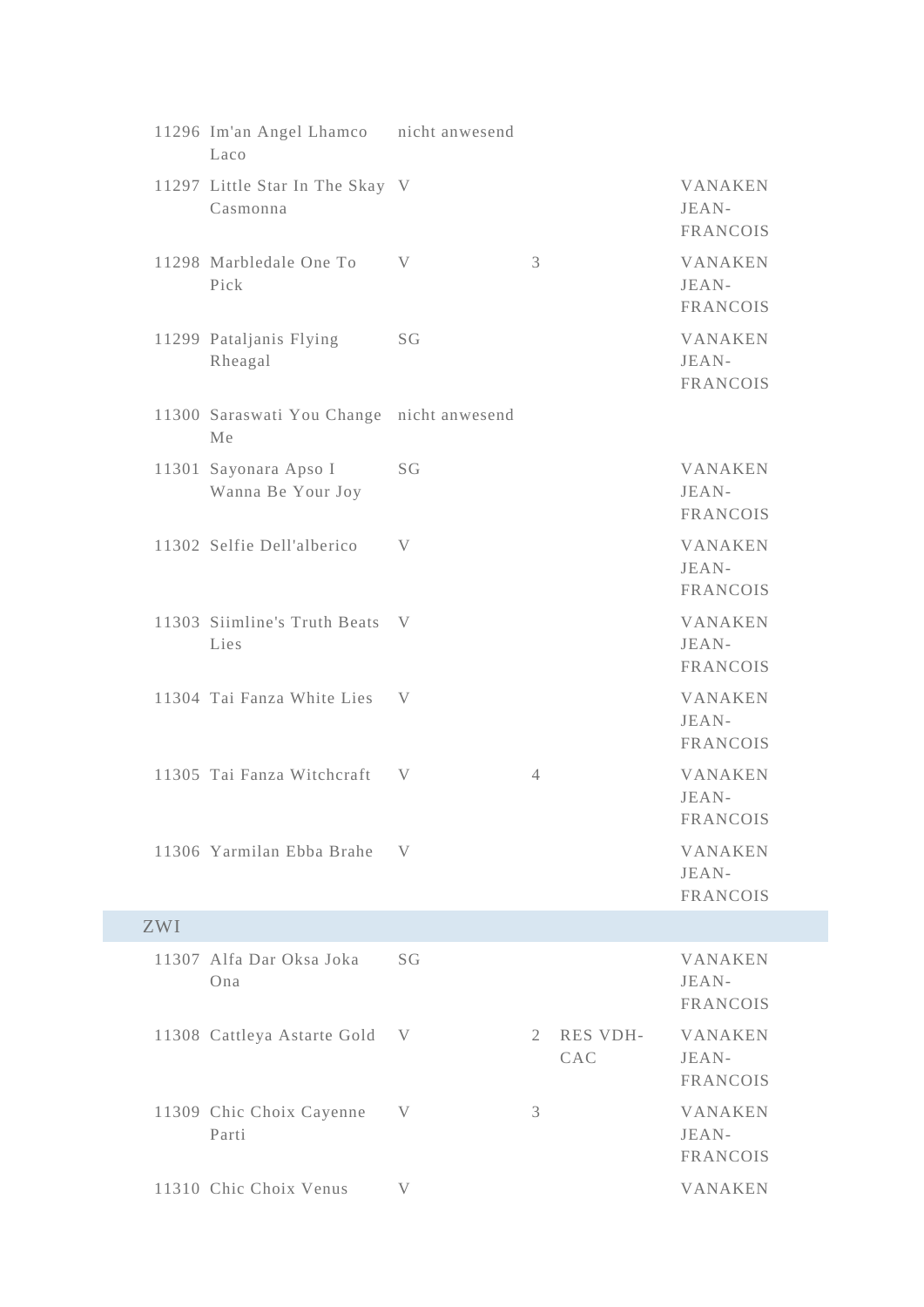|            | Libertina                                |                |                |                                | JEAN-<br><b>FRANCOIS</b>                   |
|------------|------------------------------------------|----------------|----------------|--------------------------------|--------------------------------------------|
|            | 11311 Petwalk Irresistible               | V              |                |                                | <b>VANAKEN</b><br>JEAN-<br><b>FRANCOIS</b> |
|            | 11312 Pikao Lhasa Lenako                 | V              |                |                                | <b>VANAKEN</b><br>JEAN-<br><b>FRANCOIS</b> |
|            | 11313 Sandauri Show Must<br>Go On        | V              | $\mathbf{1}$   | BOS, CAC,<br>VDH-CAC,<br>CACIB | <b>VANAKEN</b><br>JEAN-<br><b>FRANCOIS</b> |
|            | 11314 Snow-Lion's Joni<br>Mitchell       | V              | $\overline{4}$ |                                | <b>VANAKEN</b><br>JEAN-<br><b>FRANCOIS</b> |
|            | 11315 Tienschan'S Amshu<br>Skarma-La     | nicht anwesend |                |                                |                                            |
| <b>CHA</b> |                                          |                |                |                                |                                            |
|            | 11316 A Jednak Azurowa<br>Amhara         | $\mathbf{V}$   | $\overline{4}$ |                                | <b>VANAKEN</b><br>JEAN-<br><b>FRANCOIS</b> |
|            | 11317 Black Boots Please<br>After Me     | <b>SG</b>      |                |                                | <b>VANAKEN</b><br>JEAN-<br><b>FRANCOIS</b> |
|            | 11318 Chazmeen I'm It At<br>Pataljanis   | V              |                |                                | <b>VANAKEN</b><br>JEAN-<br><b>FRANCOIS</b> |
|            | 11319 Chic Choix Cleopatra V<br>Eurydice |                | 3              |                                | <b>VANAKEN</b><br>JEAN-<br><b>FRANCOIS</b> |
|            | 11320 Chic Choix Diamella<br>Inspiration | $\mathbf V$    | 2              | RES VDH-<br>CAC                | <b>VANAKEN</b><br>JEAN-<br><b>FRANCOIS</b> |
|            | 11321 Cocktail Vd Pacific<br>Paradise    | V              |                |                                | <b>VANAKEN</b><br>JEAN-<br><b>FRANCOIS</b> |
|            | 11322 Diamella La Isla<br>Bonita         | V              |                |                                | <b>VANAKEN</b><br>JEAN-<br><b>FRANCOIS</b> |
|            | 11323 Issara Mo Dexter De<br>Koempfer    | V              | $\mathbf{1}$   | VDH-CAC                        | <b>VANAKEN</b><br>JEAN-<br><b>FRANCOIS</b> |
|            | 11324 Othangi'S Lhamo-                   | $\mathbf V$    |                |                                | <b>VANAKEN</b>                             |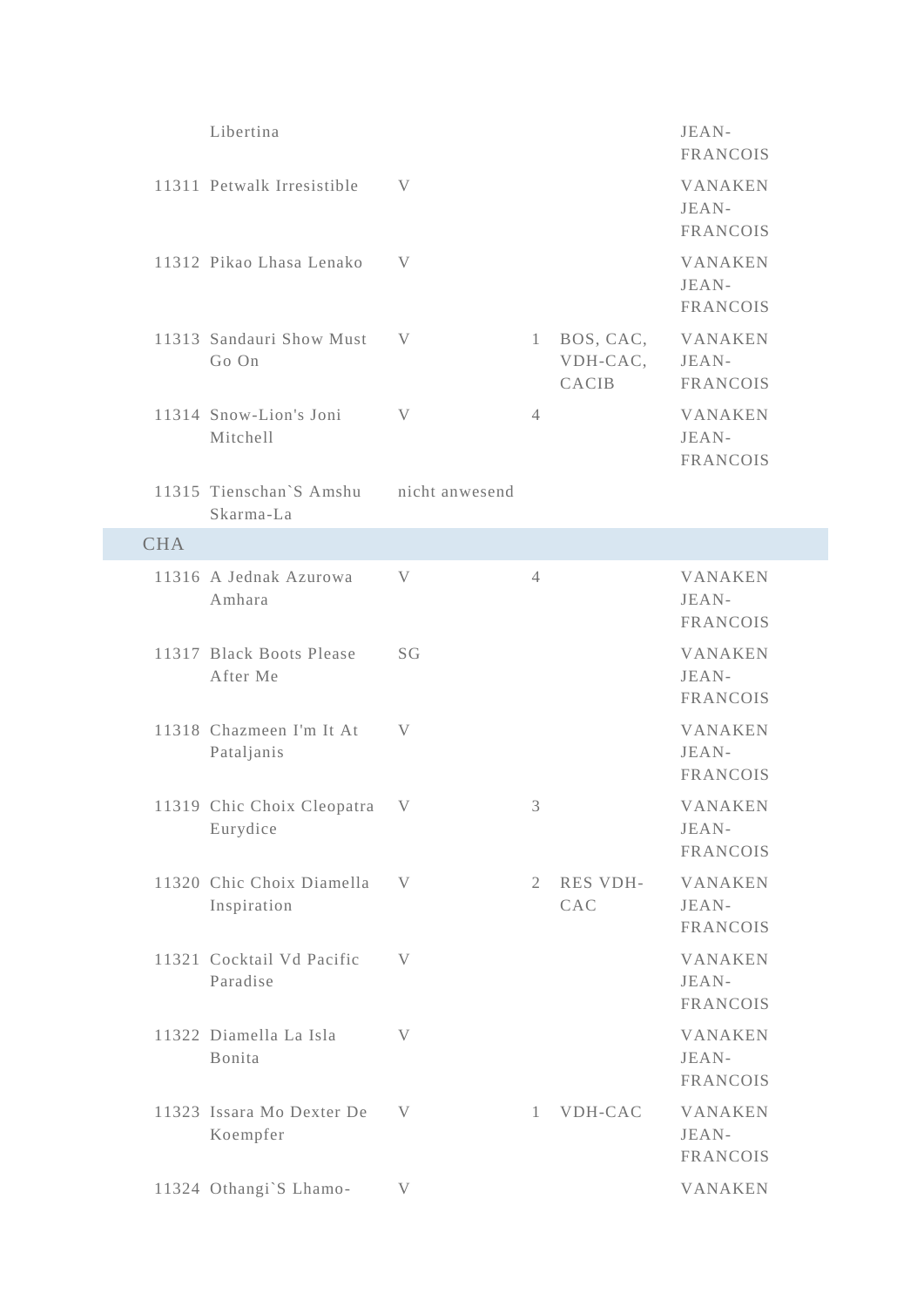|              |                                           |                |                |                              | <b>FRANCOIS</b>                            |
|--------------|-------------------------------------------|----------------|----------------|------------------------------|--------------------------------------------|
|              | 11325 With You Forever<br>Ivepet          | nicht anwesend |                |                              |                                            |
| <b>OFF</b>   |                                           |                |                |                              |                                            |
|              | 11326 Avgit Grace Kelly                   | nicht anwesend |                |                              |                                            |
|              | 11327 Chic Choix Per<br>Vaspera Ad Astra  | V              | $\mathbf{1}$   | VDH-CAC,<br><b>RES CACIB</b> | <b>VANAKEN</b><br>JEAN-<br><b>FRANCOIS</b> |
|              | 11328 Fu-Kao Lime Passion                 | V              |                |                              | <b>VANAKEN</b><br>JEAN-<br><b>FRANCOIS</b> |
|              | 11329 Jana-Loka De Tashi-<br>Lumpo        | V              |                |                              | <b>VANAKEN</b><br>JEAN-<br><b>FRANCOIS</b> |
|              | 11330 Mi-Amor Omani                       | V              | 2              | <b>RES VDH-</b><br>CAC       | <b>VANAKEN</b><br>JEAN-<br><b>FRANCOIS</b> |
|              | 11331 Othangi'S Mon-Sha                   | V              |                |                              | <b>VANAKEN</b><br>JEAN-<br><b>FRANCOIS</b> |
|              | 11332 Sunshine Sayonara<br>Stara Basta    | V              | 3              |                              | <b>VANAKEN</b><br>JEAN-<br><b>FRANCOIS</b> |
|              | 11333 Sunshine Vd Pacific<br>Paradise     | nicht anwesend |                |                              |                                            |
|              | 11334 Tsezarina Fest Lady                 | V              |                |                              | <b>VANAKEN</b><br>JEAN-<br><b>FRANCOIS</b> |
|              | 11335 Velvet Casanova Rose<br>Lhamco Laco | V              | $\overline{4}$ |                              | <b>VANAKEN</b><br>JEAN-<br><b>FRANCOIS</b> |
|              | 11336 Zhasmine Angel<br>Akwamarin         | V              |                |                              | <b>VANAKEN</b><br>JEAN-<br><b>FRANCOIS</b> |
| Zuchtgruppen |                                           |                |                |                              |                                            |
|              | 30225 Chic Choix                          |                | $\mathbf{1}$   |                              | <b>VANAKEN</b><br>JEAN-<br><b>FRANCOIS</b> |
|              | 30226 Diamella                            |                | $\mathfrak{2}$ |                              | <b>VANAKEN</b><br>JEAN-<br><b>FRANCOIS</b> |

Shima JEAN-